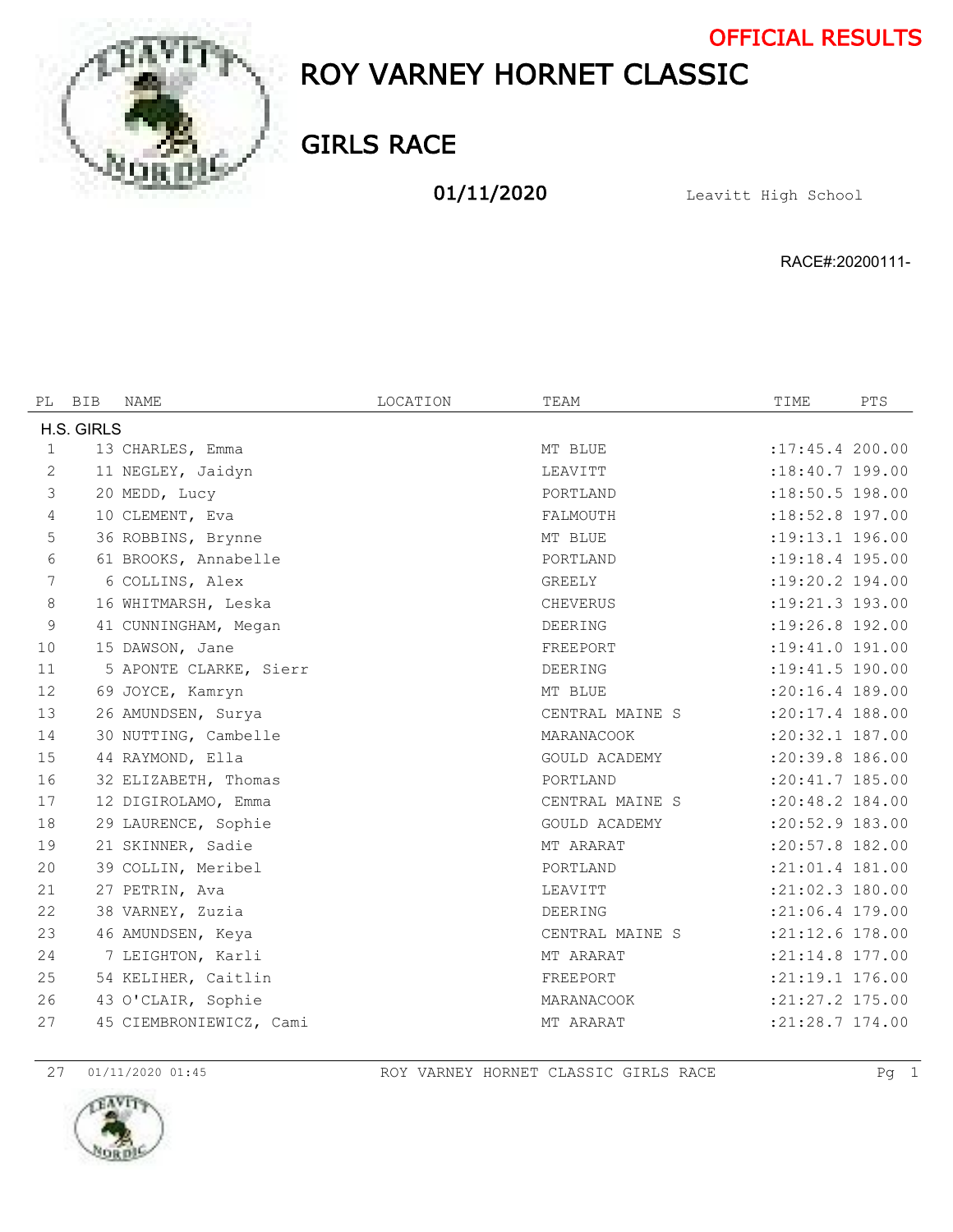| РL | BIB | <b>NAME</b>              | LOCATION | TEAM            | TIME              | PTS  |
|----|-----|--------------------------|----------|-----------------|-------------------|------|
| 28 |     | 55 WERNER, Julia         |          | WAYNFLETE       | : 21: 30.2 173.00 |      |
| 29 |     | 31 WIGHT, Jillian        |          | FREEPORT        | :21:34.3 172.00   |      |
| 30 |     | 100 CULLENBERG, Kahryn   |          | MT BLUE         | : 21: 41.5 171.00 |      |
| 31 |     | 89 REUSCH, Moriah        |          | MT BLUE         | : 21:50.8         | 0.00 |
| 32 |     | 83 ST. GERMAIN, Evelyn   |          | MARANACOOK      | :22:01.1 169.00   |      |
| 33 |     | 75 CRAMER, Abbie         |          | MT BLUE         | :22:03.1          | 0.00 |
| 34 |     | 62 BUTTS, Ally           |          | DEERING         | :22:06.5 167.00   |      |
| 35 |     | 18 RUCK, Leah            |          | ORONO           | :22:07.0 166.00   |      |
| 36 |     | 111 SIGFRIDSON, Alyssa   |          | PORTLAND        | :22:07.3          | 0.00 |
| 37 |     | 107 COLELLO, Delia       |          | MT BLUE         | :22:09.5          | 0.00 |
| 38 |     | 2 SANDBERG, Clara        |          | WAYNFLETE       | :22:26.9 164.00   |      |
| 39 |     | 119 CANNELL, Lily        |          | MARANACOOK      | :22:27.2 163.00   |      |
| 40 |     | 48 DEMING, Maya          |          | WINTHROP        | $:22:32.8$ 162.00 |      |
| 41 |     | 79 FREEMAN, Fran         |          | DEERING         | : 22: 39.2        | 0.00 |
| 42 |     | 1 ALLEN, Sam             |          | WINTHROP        | :22:40.8 160.00   |      |
| 43 |     | 127 BADEAU, Jenna        |          | MARANACOOK      | : 22: 45.5        | 0.00 |
| 44 |     | 34 BASS, Krista          |          | ORONO           | : 22: 49.9 158.00 |      |
| 45 |     | 58 DIGIROLAMO, Mia       |          | CENTRAL MAINE S | $:22:51.8$ 157.00 |      |
| 46 |     | 74 DENING, Ali           |          | LEAVITT         | :22:56.5 156.00   |      |
| 47 |     | 130 HARMON, Molly        |          | MT BLUE         | :22:57.8          | 0.00 |
| 48 |     | 73 TILLEY, Chloe         |          | CENTRAL MAINE S | : 23:05.9         | 0.00 |
| 49 |     | 8 KIDD, Emily            |          | MT ABRAM        | :23:06.7 154.00   |      |
| 50 |     | 40 HAWKSLEY, Alex        |          | LEAVITT         | :23:10.2 153.00   |      |
| 51 |     | 86 STOKES, Sally         |          | MARANACOOK      | : 23: 19.5        | 0.00 |
| 52 |     | 60 CRAY, Ashley          |          | MARANACOOK      | : 23: 23.1        | 0.00 |
| 53 |     | 91 LILLY, Eve            |          | CENTRAL MAINE S | : 23:26.5         | 0.00 |
| 54 |     | 22 EMERY, Alexis         |          | WINTHROP        | :23:27.1 150.00   |      |
| 55 |     | 117 WOTTON, Nellie       |          | MT BLUE         | : 23:28.8         | 0.00 |
| 56 |     | 80 WAGG, Emily           |          | WAYNFLETE       | :23:29.7 149.00   |      |
| 57 |     | 71 FLINT, Tenley         |          | PORTLAND        | : 23: 33.1        | 0.00 |
| 58 |     | 68 MORGAN, Sarah         |          | WAYNFLETE       | :23:36.9 147.00   |      |
| 59 |     | 93 VIOLA, Anna           |          | PORTLAND        | : 23: 44.8        | 0.00 |
| 60 |     | 121 WALLINGFORD, Izabell |          | CENTRAL MAINE S | : 23:46.9         | 0.00 |
| 61 |     | 110 HOLMAN, Claire       |          | MARANACOOK      | : 23: 48.3        | 0.00 |
| 62 |     | 25 BLISS, Kaitlyn        |          | WAYNFLETE       | : 24:05.1         | 0.00 |
| 63 |     | 106 DIGIROLAMO, Cara     |          | CENTRAL MAINE S | : 24:05.6         | 0.00 |
| 63 |     | 124 FALLON, Galina       |          | FREEPORT        | :24:05.6 145.00   |      |
| 65 |     | 72 ERRICO, Tessa         |          | FREEPORT        | : 24:10.0         | 0.00 |
| 66 |     | 59 DUTIL, Morghan        |          | LEAVITT         | : 24:15.3         | 0.00 |
| 67 |     | 101 STOKES, Maggie       |          | MARANACOOK      | : 24:18.5         | 0.00 |
| 68 |     | 131 GIAMPIETRO, Daphne   |          | MT BLUE         | : 24: 23.7        | 0.00 |
| 69 |     | 23 RUSZKAI, Grace        |          | GREELY          | :24:28.1 142.00   |      |
| 70 |     | 102 PETRIN, Iris         |          | LEAVITT         | : 24:37.4         | 0.00 |
| 71 |     | 125 LIMBERGER, Ann Marie |          | CENTRAL MAINE S | : 24:45.4         | 0.00 |

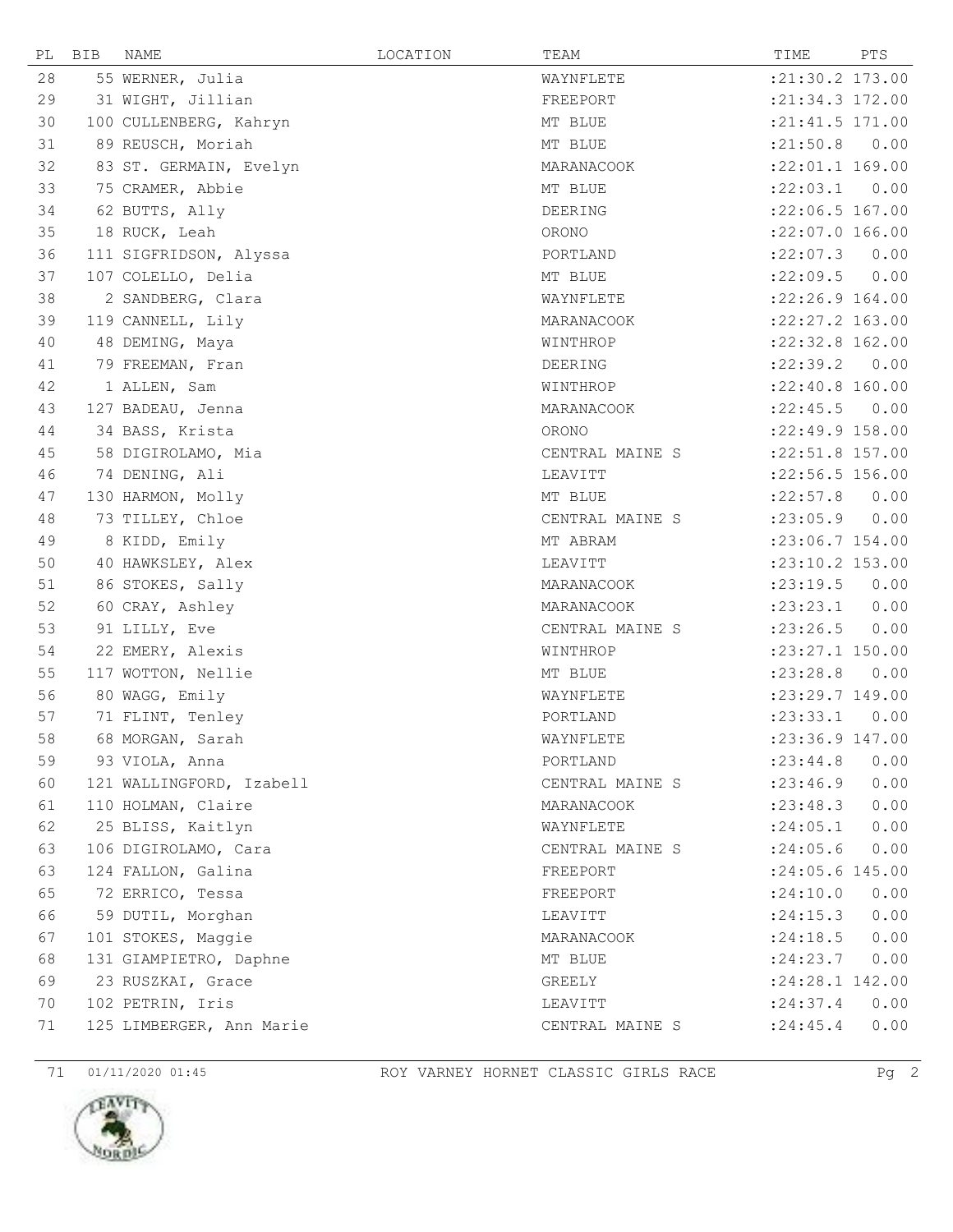| РL  | BIB | NAME                     | LOCATION | TEAM            | TIME               | PTS  |
|-----|-----|--------------------------|----------|-----------------|--------------------|------|
| 72  |     | 50 YOON, Kelly           |          | FALMOUTH        | $: 24:47.8$ 140.00 |      |
| 73  |     | 9 GILL, Allie            |          | CAMDEN HILLS    | $: 24:57.6$ 139.00 |      |
| 74  |     | 103 TRACY, Savanah       |          | FREEPORT        | :25:06.8           | 0.00 |
| 75  |     | 52 GALBRAITH, Sam        |          | GREELY          | :25:09.3 137.00    |      |
| 76  |     | 105 LITTELL, Georgia     |          | PORTLAND        | :25:14.8           | 0.00 |
| 77  |     | 138 NELSON, Ruby         |          | MARANACOOK      | : 25:15.2          | 0.00 |
| 78  |     | 84 TURNER, Grace         |          | CHEVERUS        | :25:26.1 136.00    |      |
| 79  |     | 87 THOMPSON, Blythe      |          | WAYNFLETE       | : 25:30.8          | 0.00 |
| 80  |     | 66 GERBI, Megan          |          | ORONO           | :25:32.0 134.00    |      |
| 81  |     | 95 FINDLAY, Lila         |          | FALMOUTH        | :25:32.5 133.00    |      |
| 82  |     | 35 JOHNSON, Alley        |          | CAMDEN HILLS    | :25:38.4 132.00    |      |
| 83  |     | 88 CABRAL, Courtney      |          | LEAVITT         | :26:02.4           | 0.00 |
| 84  |     | 116 MACGREGOR, Ellery    |          | LEAVITT         | : 26:04.6          | 0.00 |
| 85  |     | 67 CARTER, Ella          |          | MT ARARAT       | :26:08.2 131.00    |      |
| 86  |     | 3 LAMONTANGE, Clara      |          | EDWARD LITTLE   | :26:14.2 130.00    |      |
| 87  |     | 129 HAYLOCK, Ruby        |          | LEAVITT         | : 26:17.4          | 0.00 |
| 88  |     | 136 LUCAS, Emily         |          | MARANACOOK      | :26:19.3           | 0.00 |
| 89  |     | 97 RAMSEYER, Kate        |          | GREELY          | :26:50.7 129.00    |      |
| 90  |     | 65 PANICI, Annalise      |          | GREELY          | : 27:05.3          | 0.00 |
| 91  |     | 24 BOULET, Gianna        |          | EDWARD LITTLE   | $: 27:05.7$ 127.00 |      |
| 92  |     | 118 LAVOIE, Abigayle     |          | LEAVITT         | : 27:08.4          | 0.00 |
| 93  |     | 63 THORN, Katie          |          | CAMDEN HILLS    | $: 27:14.1$ 126.00 |      |
| 94  |     | 109 STOCCO, Grace        |          | CENTRAL MAINE S | : 27: 44.2         | 0.00 |
| 95  |     | 115 COOPER, Maren        |          | WAYNFLETE       | : 27:59.5          | 0.00 |
| 96  |     | 49 KESSER, Shiyan        |          | CAMDEN HILLS    | :28:19.2 125.00    |      |
| 97  |     | 82 MEANS, Sammy          |          | FALMOUTH        | :28:19.6 124.00    |      |
| 98  |     | 53 WISE, Amneh           |          | ORONO           | :28:20.9 123.00    |      |
| 99  |     | 133 LAMARRE, Camdyn      |          | CENTRAL MAINE S | : 28:32.0          | 0.00 |
| 100 |     | 137 KANE, Kusha          |          | MARANACOOK      | : 29:19.0          | 0.00 |
| 101 |     | 128 QUIGG, Ella          |          | FREEPORT        | : 29:33.6          | 0.00 |
| 102 |     | 57 LATTIN, Murial        |          | WINTHROP        | :30:22.2 122.00    |      |
| 103 |     | 78 ALFORD, Chaia         |          | GOULD ACADEMY   | :30:28.7 121.00    |      |
| 104 |     | 135 COGNARD, Chloe       |          | CAMDEN HILLS    | :30:46.0           | 0.00 |
| 105 |     | 126 COGNARD, Delia       |          | CAMDEN HILLS    | :30:51.7           | 0.00 |
| 106 |     | 132 STASINOSKY, Caroline |          | FREEPORT        | :31:11.0           | 0.00 |
| 107 |     | 90 PARKS, Landen         |          | ORONO           | :33:05.8           | 0.00 |
| 108 |     | 85 OAKES, Genevieve      |          | GREELY          | :33:34.0           | 0.00 |
| 109 |     | 140 PHOEBE, Dow          |          |                 | :34:32.1 201.00    |      |
| 110 |     | 134 COTE, Kenzie         |          | LEAVITT         | :34:48.9           | 0.00 |
| 111 |     | 96 HARRISON, Abigail     |          | CAMDEN HILLS    | :34:57.2           | 0.00 |
| 112 |     | 37 GRANT, Julia          |          | SPRUCE MT       | : 35:18.8 116.00   |      |
| 113 |     | 77 WINTERS, Zhava        |          | ORONO           | :35:39.2           | 0.00 |
| 114 |     | 17 WILLIAMS, Savannah    |          | DIRIGO          | :37:27.7 114.00    |      |

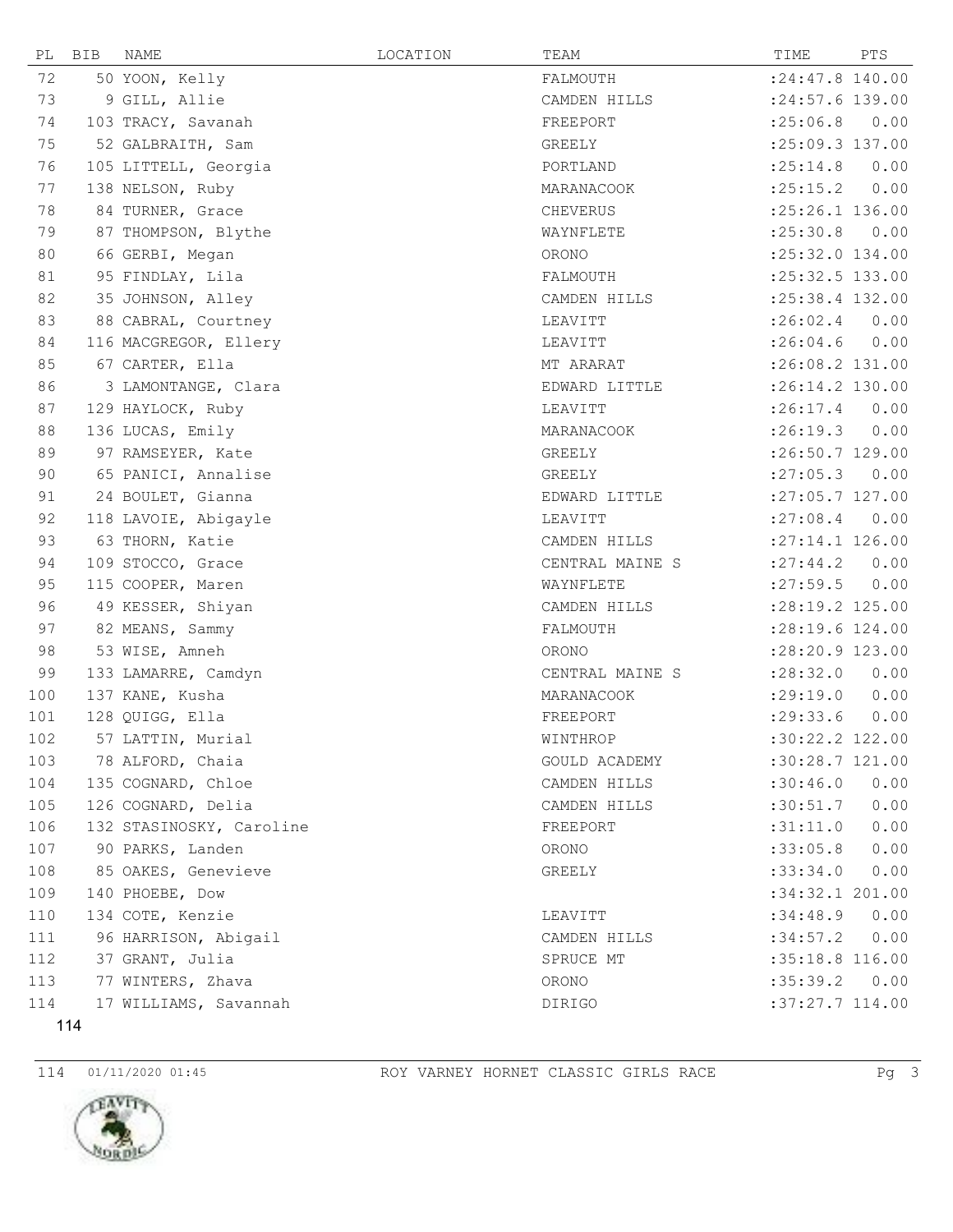### **ROY VARNEY HORNET CLASSIC**

Race 20200111

## **WOMEN TEAM RESULTS**

| P1c | Team               | DIV |              | EVENT 1 | EVENT <sub>2</sub> | EVENT 3 | EVENT 4 | TOTAL |
|-----|--------------------|-----|--------------|---------|--------------------|---------|---------|-------|
|     | 1 PORTLAND         |     | 4            | 759.0   |                    |         |         | 759.0 |
|     | 2 MT BLUE          |     | 4            | 756.0   |                    |         |         | 756.0 |
|     | 3 DEERING          |     | 4            | 728.0   |                    |         |         | 728.0 |
|     | 4 CENTRAL MAINE SC |     | 4            | 707.0   |                    |         |         | 707.0 |
|     | 5 MARANACOOK       |     | 4            | 694.0   |                    |         |         | 694.0 |
|     | 6 LEAVITT          |     | 4            | 688.0   |                    |         |         | 688.0 |
|     | 7 FREEPORT         |     | 4            | 684.0   |                    |         |         | 684.0 |
|     | 8 MT ARARAT        |     | 4            | 664.0   |                    |         |         | 664.0 |
|     | 9 WAYNFLETE        |     | 4            | 633.0   |                    |         |         | 633.0 |
|     | 10 GREELY          |     | 4            | 602.0   |                    |         |         | 602.0 |
|     | 11 FALMOUTH        |     | 4            | 594.0   |                    |         |         | 594.0 |
|     | 12 WINTHROP        |     | 4            | 594.0   |                    |         |         | 594.0 |
|     | 13 ORONO           |     | 4            | 581.0   |                    |         |         | 581.0 |
|     | 14 CAMDEN HILLS    |     | 4            | 522.0   |                    |         |         | 522.0 |
|     | 15 GOULD ACADEMY   |     | 3            | 490.0   |                    |         |         | 490.0 |
|     | 16 CHEVERUS        |     | 2            | 329.0   |                    |         |         | 329.0 |
|     | 17 EDWARD LITTLE   |     | 2            | 257.0   |                    |         |         | 257.0 |
|     | 18 MT ABRAM        |     | $\mathbf 1$  | 154.0   |                    |         |         | 154.0 |
|     | 19 SPRUCE MT       |     | $\mathbf{1}$ | 116.0   |                    |         |         | 116.0 |
|     | 20 DIRIGO          |     | $\mathbf 1$  | 114.0   |                    |         |         | 114.0 |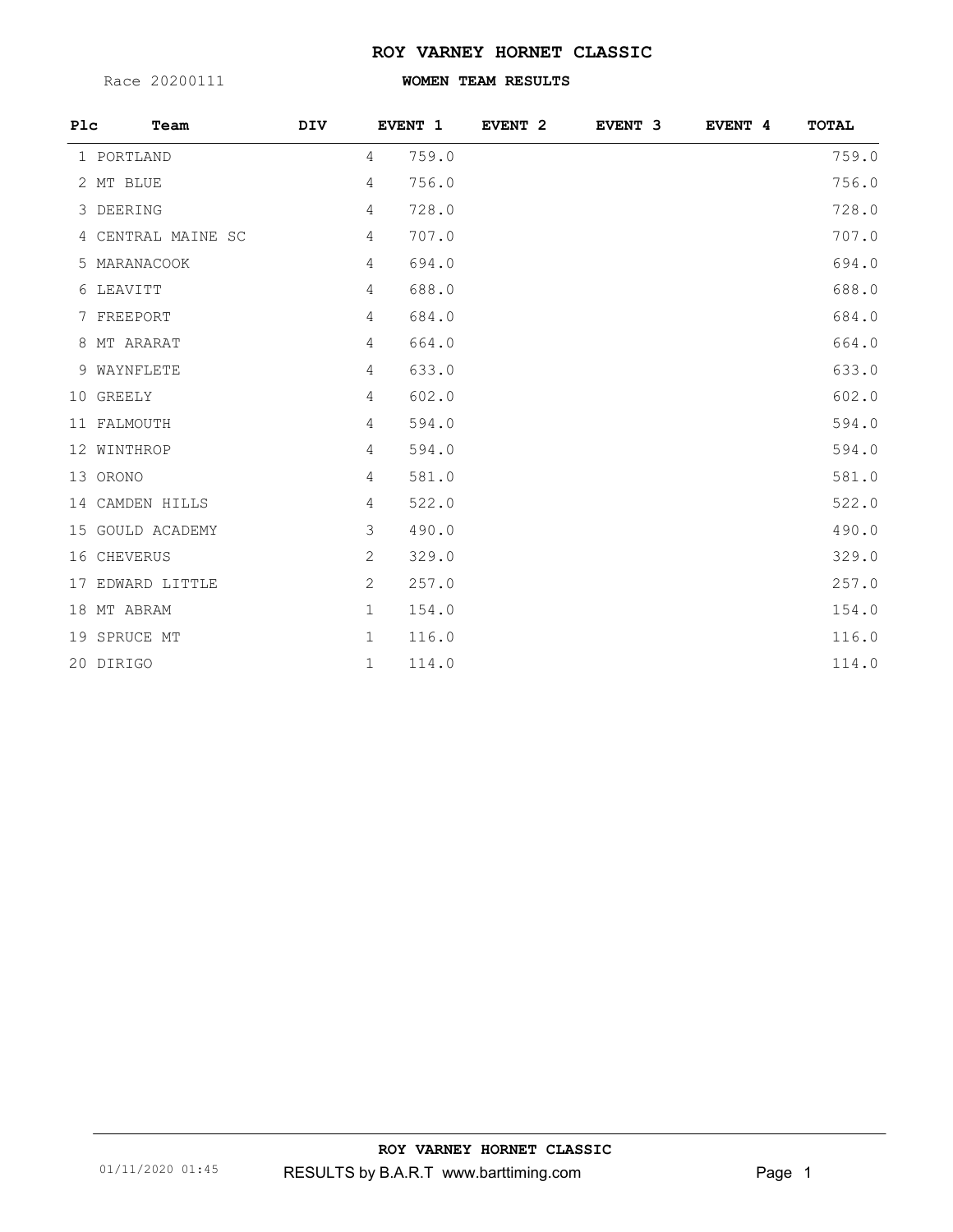

# ROY VARNEY HORNET CLASSIC OFFICIAL RESULTS

BOYS RACE

01/11/2020 Leavitt High School

RACE#:20200111-

| PL             | BIB       | NAME                    | LOCATION | TEAM                 | TIME              | PTS |
|----------------|-----------|-------------------------|----------|----------------------|-------------------|-----|
|                | H.S. BOYS |                         |          |                      |                   |     |
| $\mathbf{1}$   |           | 8 MCPHEDRAN, Carter     |          | MARANACOOK           | :16:16.6 200.00   |     |
| $\mathbf{2}$   |           | 23 COTE, Caden          |          | CENTRAL MAINE S      | :16:17.4 199.00   |     |
| 3              |           | 22 JORDAN, William      |          | DEERING              | $:16:28.1$ 198.00 |     |
| $\overline{4}$ |           | 51 HARVEY, Leif         |          | GREELY               | $:16:56.1$ 197.00 |     |
| 5              |           | 28 ROSS, Eli            |          | CENTRAL MAINE S      | :17:02.8 196.00   |     |
| 6              |           | 32 HEMINGWAY, Alex      |          | MT ABRAM             | $:17:18.0$ 195.00 |     |
| 7              |           | 19 GOODBODY, Marcus     |          | FALMOUTH             | :17:18.1 194.00   |     |
| $\,8\,$        |           | 39 HORRISBERGER, Ben    |          | PORTLAND             | $:17:22.1$ 193.00 |     |
| 9              |           | 24 BEAN, Utah           |          | GOULD ACADEMY        | :17:28.1 192.00   |     |
| 10             |           | 58 ROSS, Zach           |          | CENTRAL MAINE S      | :17:38.8 191.00   |     |
| 11             |           | 54 SHIFRIN, Eli         |          | <b>GOULD ACADEMY</b> | :17:43.1 190.00   |     |
| 12             |           | 20 WERNER, Nicholas     |          | WAYNFLETE            | :17:49.8 189.00   |     |
| 13             |           | 77 CONDIT, Ben          |          | EDWARD LITTLE        | :17:52.2 188.00   |     |
| 14             |           | 29 GRAY, Ryan           |          | FALMOUTH             | :17:54.1 187.00   |     |
| 15             |           | 52 ROUHANA, Joey        |          | FALMOUTH             | $:17:55.0$ 186.00 |     |
| 16             |           | 17 HORNBACH, Evan       |          | MT BLUE              | :17:57.3 185.00   |     |
| 17             |           | 3 NILES, Liam           |          | PORTLAND             | :17:58.7 184.00   |     |
| 18             |           | 26 STOCKWELL, Brady     |          | MARANACOOK           | $:18:00.0$ 183.00 |     |
| 19             |           | 79 GECI, Charlie        |          | FALMOUTH             | :18:08.4 182.00   |     |
| 20             |           | 11 VARNEY, Everet       |          | LEAVITT              | :18:13.7 181.00   |     |
| 21             |           | 25 ROBINSON, Tom        |          | FREEPORT             | $:18:14.9$ 180.00 |     |
| 22             |           | 56 MCCARTHY, Clay       |          | MT BLUE              | $:18:17.3$ 179.00 |     |
| 23             |           | 14 WALTERS, Cameron     |          | MT ABRAM             | :18:21.3 178.00   |     |
| 24             |           | 53 BIGOS-LOWE, Harrison |          | EDWARD LITTLE        | :18:28.1 177.00   |     |
| 25             |           | 61 GREENBERG, Dylan     |          | GOULD ACADEMY        | :18:31.3 176.00   |     |
| 26             |           | 15 HUNTER, Caleb        |          | FREEPORT             | :18:31.5 175.00   |     |
| 27             |           | 84 THEALL, George       |          | PORTLAND             | $:18:32.6$ 174.00 |     |



01/11/2020 01:46 ROY VARNEY HORNET CLASSIC BOYS RACE Pg 1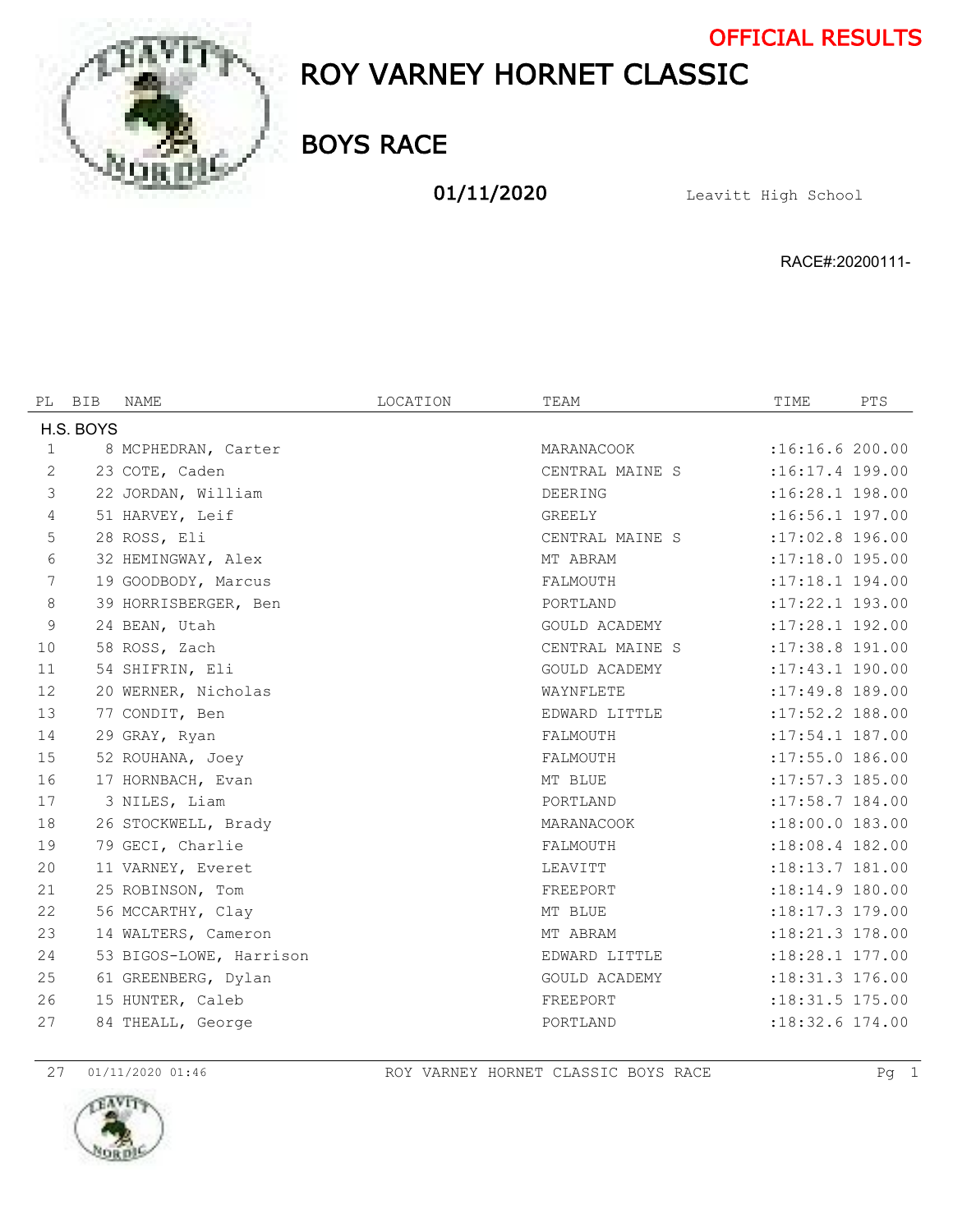| PL | BIB | NAME                     | LOCATION | TEAM            | TIME                | PTS  |
|----|-----|--------------------------|----------|-----------------|---------------------|------|
| 28 |     | 38 ZUNDEL, Carson        |          | MT BLUE         | $:18:34.2$ 173.00   |      |
| 29 |     | 78 DORSEY, Elias         |          | FREEPORT        | :18:36.8 172.00     |      |
| 30 |     | 57 NILES, Daniel         |          | PORTLAND        | $:18:40.5$ 171.00   |      |
| 31 |     | 108 ROOKS, Ben           |          | FALMOUTH        | :18:45.5            | 0.00 |
| 32 |     | 36 BELL, Eli             |          | LEAVITT         | $:18:47.1$ 169.00   |      |
| 33 |     | 35 EGGE, Deven           |          | EDWARD LITTLE   | $:18:53.6$ 168.00   |      |
| 34 |     | 70 JUDKINS, Sam          |          | MT BLUE         | $:18:55.0$ 167.00   |      |
| 35 |     | 46 HIGHT, Noah           |          | FREEPORT        | $:19:01.9$ 166.00   |      |
| 36 |     | 7 MORRISON, Aiden        |          | EDWARD LITTLE   | $:19:02.8$ 165.00   |      |
| 37 |     | 80 SMITH, Josh           |          | MT BLUE         | :19:03.1            | 0.00 |
| 38 |     | 55 OLMSTEAD, Max         |          | MARANACOOK      | :19:09.7 163.00     |      |
| 39 |     | 2 D'ALESSANDRO, Mark     |          | ST DOMS         | $:19:15.3$ 162.00   |      |
| 40 |     | 75 OUELLETTE, Logan      |          | LEAVITT         | $:19:24.6$ 161.00   |      |
| 41 |     | 96 MADISON, Zach         |          | LEAVITT         | :19:30.0 160.00     |      |
| 42 |     | 42 SWIFT, Henry          |          | OXFORD HILLS    | :19:30.6 159.00     |      |
| 43 |     | 9 LUNA, Michael          |          | CHEVERUS        | $: 19: 33.1$ 158.00 |      |
| 44 |     | 107 RANGER, Colby        |          | MT BLUE         | :19:41.0            | 0.00 |
| 45 |     | 74 SIFF, Owen            |          | CENTRAL MAINE S | : 19: 43.2 156.00   |      |
| 46 |     | 95 O'MAHONEY, Eoin       |          | CENTRAL MAINE S | : 19: 49.4          | 0.00 |
| 47 |     | 99 BELL, Nathaniel       |          | LEAVITT         | :19:52.2            | 0.00 |
| 48 |     | 45 ROLLINS, Chandler     |          | MT ABRAM        | $: 19:54.5$ 153.00  |      |
| 49 |     | 72 DIETLIN, Luc          |          | PORTLAND        | :19:57.6            | 0.00 |
| 50 |     | 92 ROBINSON, Sam         |          | FREEPORT        | :20:00.1            | 0.00 |
| 51 |     | 89 DYE, Joe              |          | FALMOUTH        | : 20:04.3           | 0.00 |
| 52 |     | 13 GEISINGER, Abraham    |          | SPRUCE MT       | :20:09.6 149.00     |      |
| 53 |     | 122 LANGLOIS, Cameron    |          | EDWARD LITTLE   | :20:17.6            | 0.00 |
| 54 |     | 48 LIND, Eli             |          | LEAVITT         | :20:20.6            | 0.00 |
| 55 |     | 158 DESILVA, Eben        |          | FALMOUTH        | :20:21.7            | 0.00 |
| 56 |     | 118 DOSCINSKI, Isaiah    |          | MT BLUE         | :20:22.4            | 0.00 |
| 57 |     | 133 HORNE, Henry         |          | FREEPORT        | :20:28.0            | 0.00 |
| 58 |     | 37 OWEN, Tommie          |          | ORONO           | :20:28.9 145.00     |      |
| 59 |     | 10 ORSMOND, Ian          |          | CAMDEN HILLS    | $: 20:30.9$ 144.00  |      |
| 60 |     | 128 DAWSON, Alexander    |          | FREEPORT        | : 20: 45.4          | 0.00 |
| 61 |     | 148 RICE, Alden          |          | FREEPORT        | : 20:52.5           | 0.00 |
| 62 |     | 101 STEVERLINCK, Maximo  |          | FREEPORT        | : 20:55.1           | 0.00 |
| 63 |     | 141 BURHOE, Casey        |          | EDWARD LITTLE   | : 20:59.1           | 0.00 |
| 64 |     | 105 HALL, Simon          |          | EDWARD LITTLE   | : 21:08.2           | 0.00 |
| 65 |     | 76 BOWER, Kurt           |          | CHEVERUS        | $: 21:09.6$ 142.00  |      |
| 66 |     | 49 VANDERWOOD, Grey      |          | OXFORD HILLS    | $: 21:11.4$ 141.00  |      |
| 67 |     | 33 PORTER, Elias         |          | CAMDEN HILLS    | : 21:14.5 140.00    |      |
| 68 |     | 111 BEARDSLEY-STITES, Ol |          | FREEPORT        | :21:17.0            | 0.00 |
| 69 |     | 41 BATTLE, Felix         |          | BRUNSWICK       | :21:22.3 139.00     |      |
| 70 |     | 123 MOUSSEAU, Kurtis     |          | LEAVITT         | $:21:27.6$ 0.00     |      |
| 71 |     | 67 COLVIN, Will          |          | MARANACOOK      | :21:33.9 138.00     |      |

 $\overline{a}$ 



71 01/11/2020 01:46 ROY VARNEY HORNET CLASSIC BOYS RACE Pg 2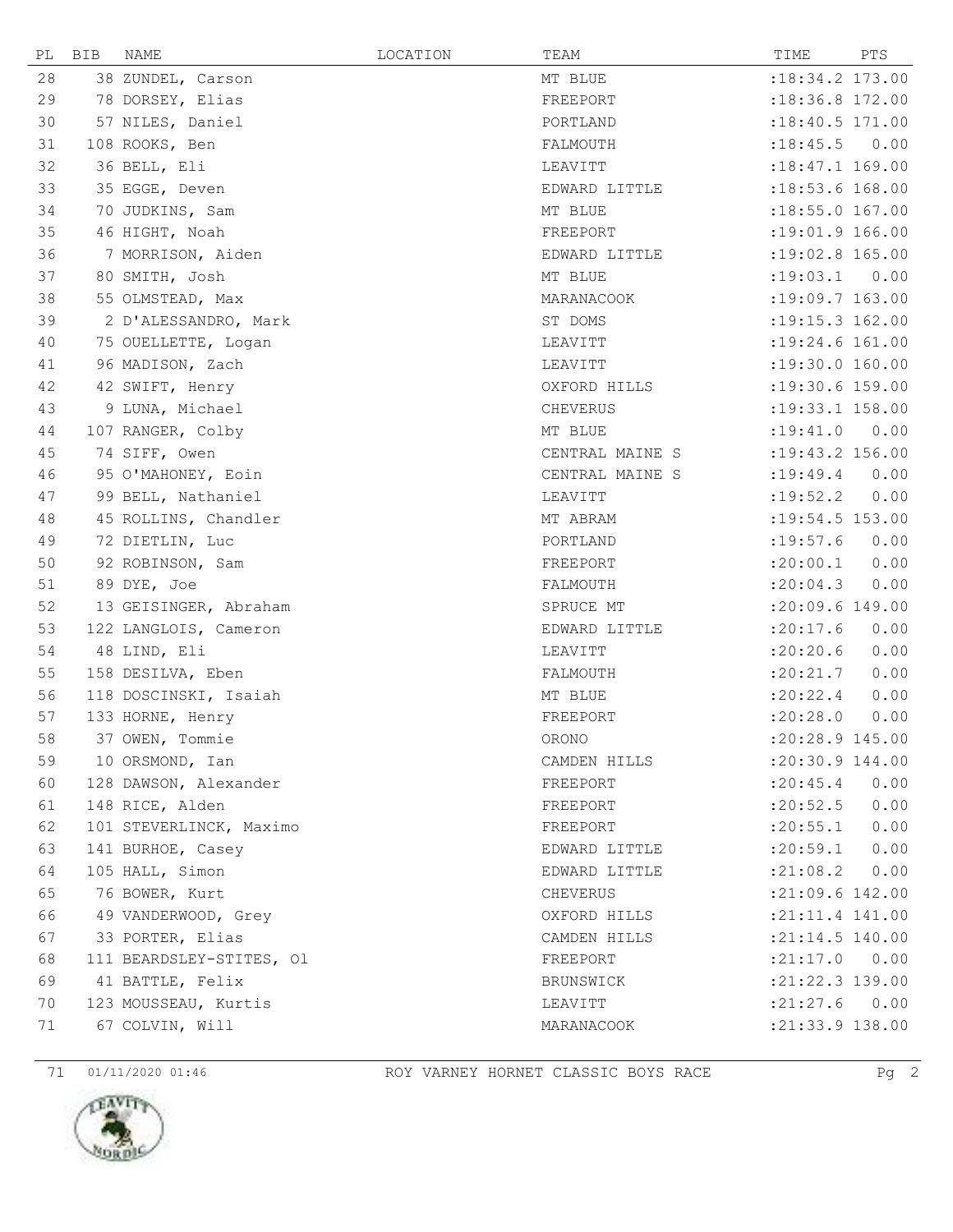



| PL  | BIB | NAME                     | LOCATION | TEAM          | TIME                | PTS  |
|-----|-----|--------------------------|----------|---------------|---------------------|------|
| 72  |     | 16 MABEE, Nolan          |          | ORONO         | :21:41.6 137.00     |      |
| 73  |     | 87 DUNN, Cooper          |          | EDWARD LITTLE | : 21: 41.7 0.00     |      |
| 74  |     | 81 RUDMAN, Paul          |          | OXFORD HILLS  | :21:43.4 136.00     |      |
| 75  |     | 68 BERRY, Hunter         |          | DIRIGO        | $: 21: 46.3$ 135.00 |      |
| 76  |     | 83 WARNOCK, Jeff         |          | MT ABRAM      | : 21:53.5 134.00    |      |
| 77  |     | 27 WAGG, Henry           |          | WAYNFLETE     | :21:54.3 133.00     |      |
| 78  |     | 98 RAYMOND, Nolan        |          | GOULD ACADEMY | :21:58.1 132.00     |      |
| 79  |     | 31 GALLANT, Jacob        |          | DIRIGO        | $:21:59.6$ 131.00   |      |
| 80  |     | 131 PAWLINA, James       |          | EDWARD LITTLE | :22:00.8            | 0.00 |
| 81  |     | 140 RETHERFORD, Boden    |          | FALMOUTH      | :22:01.7            | 0.00 |
| 82  |     | 103 POLING, Tom          |          | MARANACOOK    | :22:02.5            | 0.00 |
| 83  |     | 114 WATSON, Jack         |          | PORTLAND      | :22:05.1            | 0.00 |
| 84  |     | 71 POWERS, Joe           |          | WAYNFLETE     | :22:08.2 128.00     |      |
| 85  |     | 139 ADAMS, Ben           |          | MARANACOOK    | :22:08.5            | 0.00 |
| 86  |     | 110 MACCACHRAN, Tobey    |          | PORTLAND      | :22:15.5            | 0.00 |
| 87  |     | 65 THURLOW, Dalton       |          | MT ABRAM      | :22:24.0            | 0.00 |
| 88  |     | 60 FREEMAN, Ethan        |          | WAYNFLETE     | :22:28.3 125.00     |      |
| 89  |     | 124 WATTS, Ethan         |          | MARANACOOK    | : 22: 39.3          | 0.00 |
| 90  |     | 126 SEEKER, Isaac        |          | FALMOUTH      | : 22: 41.5          | 0.00 |
| 91  |     | 63 LOGAN, Miles          |          | BRUNSWICK     | :22:50.5 124.00     |      |
| 92  |     | 135 FAIRFIELD, Cole      |          | FALMOUTH      | :22:55.0            | 0.00 |
| 93  |     | 82 TINKHAM, Campton      |          | MARANACOOK    | : 22: 57.8          | 0.00 |
| 94  |     | 153 ROOKS, Sam           |          | FALMOUTH      | : 22:59.6           | 0.00 |
| 95  |     | 62 SAUCIER, Thorin       |          | ORONO         | $: 23:01.9$ 123.00  |      |
| 96  |     | 47 GRAY, Wilson          |          | CAMDEN HILLS  | :23:02.5 122.00     |      |
| 97  |     | 43 JACQUES, Spencer      |          | DIRIGO        | :23:05.0 121.00     |      |
| 98  |     | 1 NADEAU, Damien         |          | <b>DIRIGO</b> | :23:05.5 120.00     |      |
| 99  |     | 91 ROBINSON, Reed        |          | WAYNFLETE     | : 23:05.6           | 0.00 |
| 100 |     | 73 TECENO, Hakon         |          | OXFORD HILLS  | :23:10.0 118.00     |      |
| 101 |     | 132 NELSON, Eric         |          | MARANACOOK    | : 23: 13.5          | 0.00 |
| 102 |     | 113 SWEETSER, Dillon     |          | FALMOUTH      | : 23: 19.4          | 0.00 |
| 103 |     | 112 BERG, Zach           |          | MARANACOOK    | : 23: 19.6          | 0.00 |
| 104 |     | 30 LINDSEY, Gene         |          | SPRUCE MT     | :23:20.6 117.00     |      |
| 105 |     | 115 MCCLELLEN, Kyle      |          | ORONO         | :23:31.1 116.00     |      |
| 106 |     | 119 LIND, Aidan          |          | LEAVITT       | : 23:56.5 0.00      |      |
| 107 |     | 159 SILVA, Gabe          |          | FREEPORT      | : 24:12.4           | 0.00 |
| 108 |     | 66 VAN LONKHUYZEN, Samu  |          | CAMDEN HILLS  | :24:15.6 115.00     |      |
| 109 |     | 138 SHIELDS, Elliott     |          | LEAVITT       | : 24:20.9           | 0.00 |
| 110 |     | 134 SMITH, Jacob         |          | MT BLUE       | : 24:22.4           | 0.00 |
| 111 |     | 12 SANBORN, Donovan      |          | OXFORD HILLS  | : 24:25.1           | 0.00 |
| 112 |     | 117 LINEHAN, Sawyer      |          | WAYNFLETE     | : 24:30.3           | 0.00 |
| 113 |     | 120 HISCOCK, Christian   |          | EDWARD LITTLE | : 24:44.7           | 0.00 |
| 114 |     | 121 MCCARROLL-CHRISTMAS, |          | PORTLAND      | : 24:46.1           | 0.00 |
| 115 |     | 4 GETCHELL, Will         |          | GREELY        | $: 24:48.5$ 112.00  |      |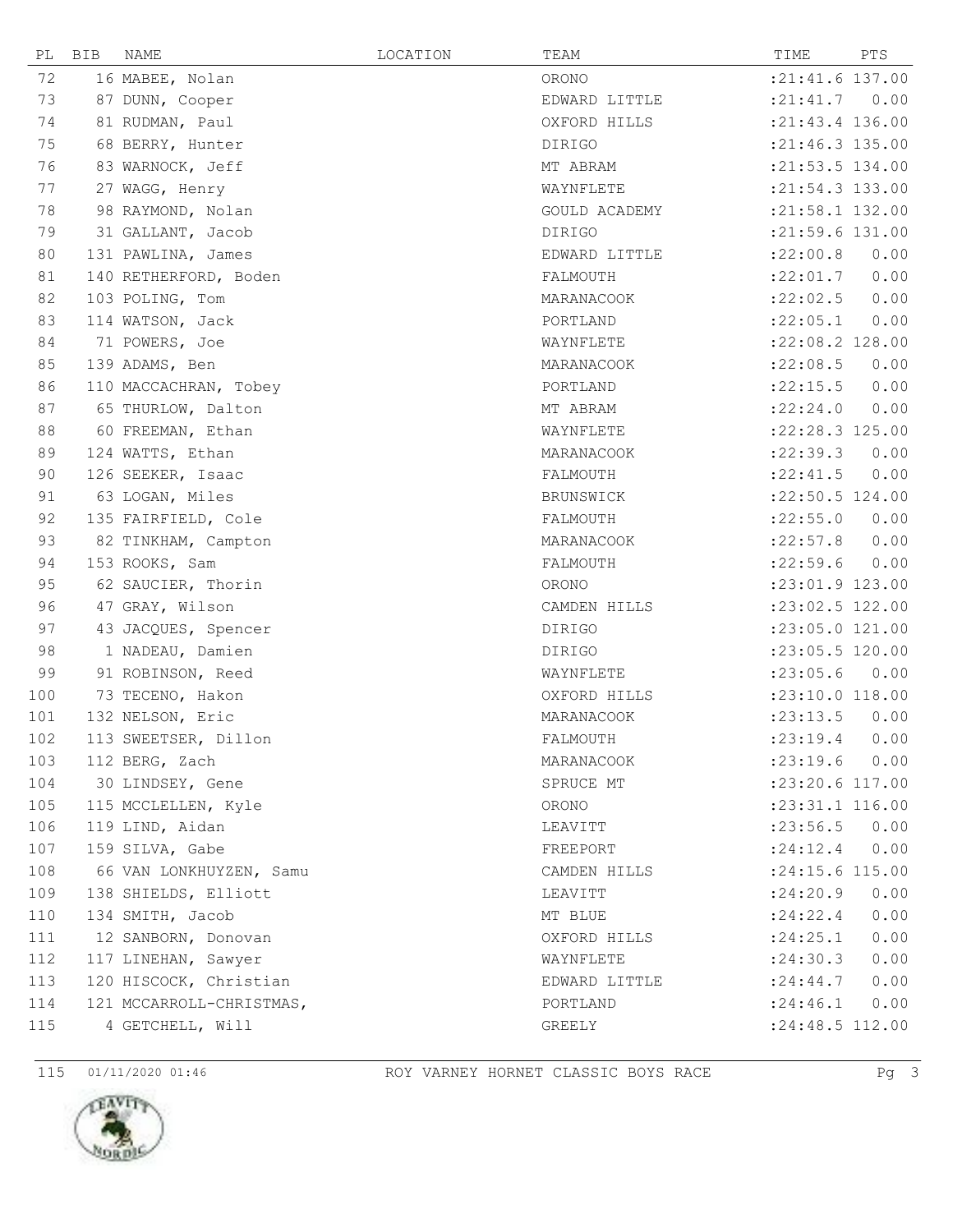| PL  | BIB | NAME                    | LOCATION | TEAM          | TIME              | PTS  |
|-----|-----|-------------------------|----------|---------------|-------------------|------|
| 116 |     | 127 ABEDI, Ryan         |          | ORONO         | : 24:50.9         | 0.00 |
| 117 |     | 59 MABEE, Ashton        |          | ORONO         | : 24:52.0         | 0.00 |
| 118 |     | 102 KEANE, Padraic      |          | CHEVERUS      | :25:07.3 109.00   |      |
| 119 |     | 100 TONE, Whittier      |          | WAYNFLETE     | : 25: 21.3        | 0.00 |
| 120 |     | 156 MORRIS, Will        |          | FREEPORT      | : 25:30.4         | 0.00 |
| 121 |     | 161 TABENKEN, Aaron     |          | FALMOUTH      | :26:22.1          | 0.00 |
| 122 |     | 162 RICHARDS, Lucas '11 |          | DEERING       | :26:23.1 108.00   |      |
| 123 |     | 125 KERR, Henry         |          | WAYNFLETE     | : 26:27.4         | 0.00 |
| 124 |     | 136 FANNING, Seamus     |          | WAYNFLETE     | :26:39.8          | 0.00 |
| 125 |     | 50 PERKINS, Sam         |          | SPRUCE MT     | :26:42.8 107.00   |      |
| 126 |     | 150 BADEAU, Seth        |          | MARANACOOK    | : 26:49.5         | 0.00 |
| 127 |     | 69 OLAS, Varick         |          | GREELY        | $:26:52.4$ 106.00 |      |
| 128 |     | 160 EASTER, Conner      |          | MARANACOOK    | : 27:09.0         | 0.00 |
| 129 |     | 94 WHEELER, Thomaso     |          | ORONO         | : 27:37.8         | 0.00 |
| 130 |     | 147 PENNEY, Dax         |          | WAYNFLETE     | : 27:38.2         | 0.00 |
| 131 |     | 90 WILKINS, Blaine      |          | <b>DIRIGO</b> | : 27: 53.1        | 0.00 |
| 132 |     | 97 ELLIS, Tucker        |          | ORONO         | : 28:03.1         | 0.00 |
| 133 |     | 85 PESSARA, John        |          | CAMDEN HILLS  | : 29:02.5         | 0.00 |
| 134 |     | 151 BROBST, Josh        |          | EDWARD LITTLE | : 29:03.4         | 0.00 |
| 135 |     | 157 EAMES, Oliver       |          | WAYNFLETE     | : 29:39.2         | 0.00 |
| 136 |     | 146 FORTIER, Logan      |          | FALMOUTH      | :30:12.7          | 0.00 |
| 137 |     | 109 PEPE, Nick          |          | SPRUCE MT     | :30:51.1 103.00   |      |
| 138 |     | 142 FANNING, Fionn      |          | WAYNFLETE     | :30:59.1          | 0.00 |
| 139 |     | 155 DUPREE, Joe         |          | WAYNFLETE     | :31:24.1          | 0.00 |
| 140 |     | 129 SCHWAB, Owen        |          | SPRUCE MT     | :31:24.9          | 0.00 |
| 141 |     | 93 DAIGLE, Brian        |          | SPRUCE MT     | :32:43.4          | 0.00 |
| 142 |     | 145 LAFONTAINE, Zackary |          | LEAVITT       | :32:57.1          | 0.00 |
| 143 |     | 64 TIBBETTS, Nate       |          | SPRUCE MT     | :35:14.2          | 0.00 |
| 144 |     | 116 PEPE, Matt          |          | SPRUCE MT     | :39:48.4          | 0.00 |
| 145 |     | 152 GORTNER, Matthew    |          | LEAVITT       | :48:24.6          | 0.00 |